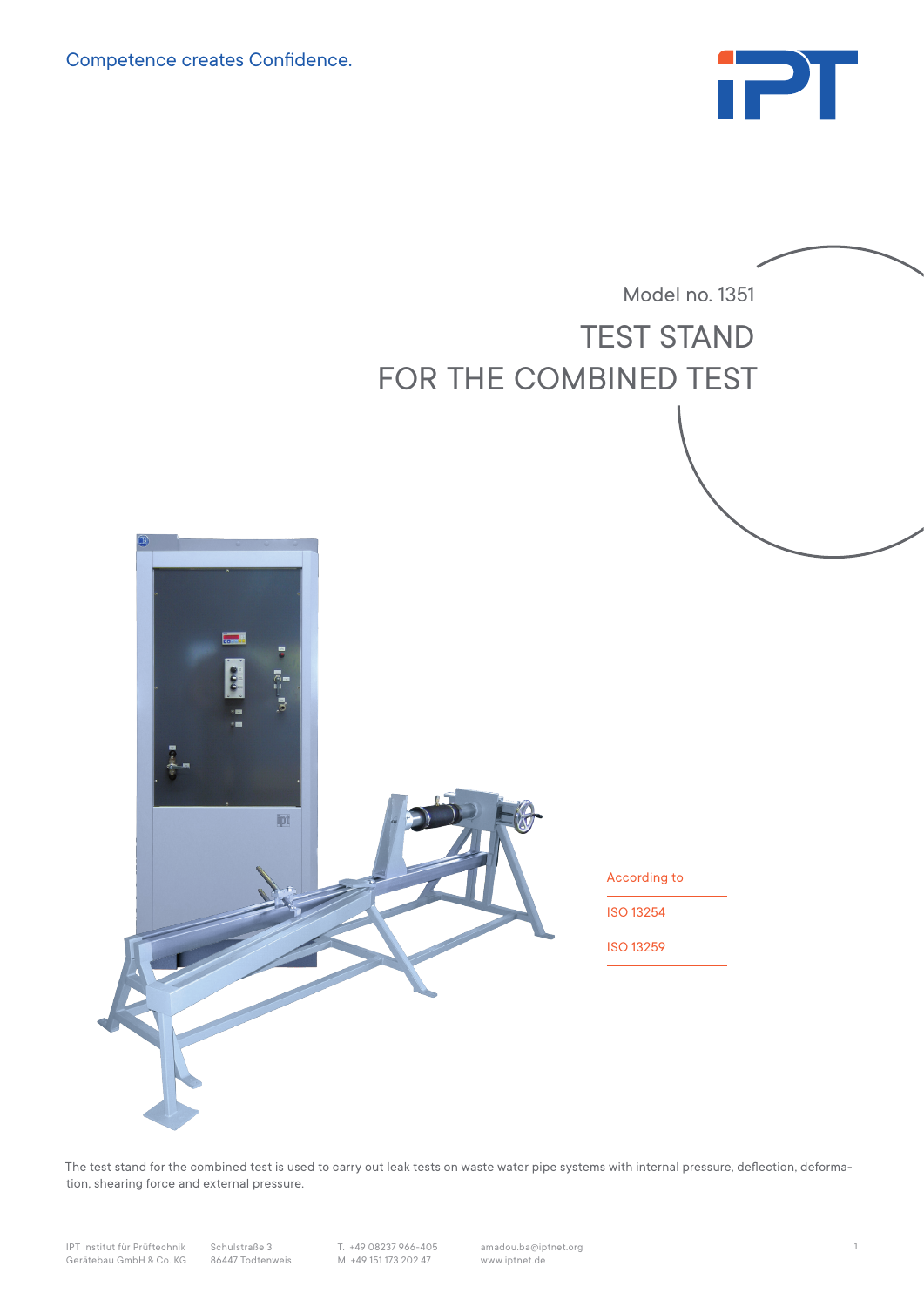## **EASY AND SAFE OPERATION**

>Operation via switch on supply unit

**LASTING EFFICIENCY** 

>High-quality unit components guarantee high reliability, a long service life and low maintenance costs

## **STANDARD EQUIPMENT**

- > Supply unit with operating display and connection elements
- > Test bench with deflection carriage

## **OPTIONS**

- > Shearing force test module
- > Squeezing device for deformation of the pipes close to the spigot and socket joint
- > Fastening clamps for sockets and pipes
- > Endclosures with clamp insert
- > Bladders with clamps (for tests with external pressure)